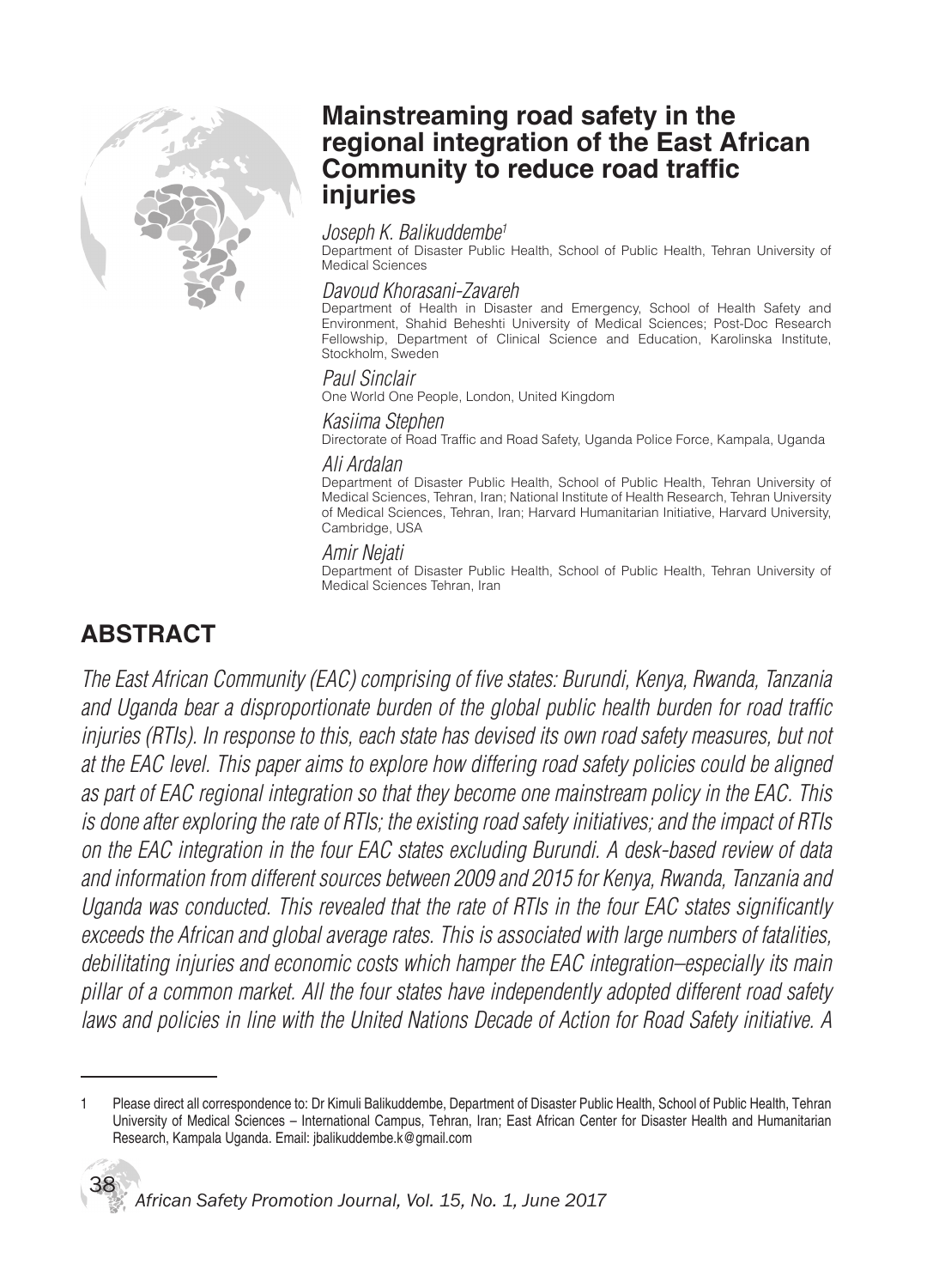unified road safety policy and road safety lead agency for the EAC as a whole is urgently needed. This should be based on cooperation and commitment, and take into account the region's geopolitical dynamics.

*Keywords:* Road safety, road traffic injuries, regional integration, East African Community

# **INTRODUCTION**

Road traffic injuries (RTIs) continue to receive a great deal of global attention due to the obvious public health burdens they create from deaths, injuries, morbidity and Years of Life Lost (YLL) (Peden et al., 2004, 2008, 2009). RTIs are currently estimated to be the ninth leading cause of death across all the age groups worldwide. According to the World Health Organization (WHO) RTIs are presently the ninth leading cause of deaths and are also predicted to become the fifth leading cause of death by 2030 (WHO, 2015a). The low- and middle-income countries (LMICs) significantly suffer the heaviest burden of the world's RTIs (Khorasani-Zavareh, Mohammadi, La amme, Naghavi, Zarei, & Haglund, 2008). The LMICs account for an estimated 85% of all the world's fatalities and 90% of YLL as opposed to the high-income countries (HICs) with only 15% of the global average of RTIs.

It is estimated that RTIs claim more than 1.25 million lives each year worldwide as well as having a huge impact on the health and development. They are the leading cause of death among the young people aged between 15 and 29 years, and cost governments especially in the LMICs approximately between 2% and 3% of their total gross domestic product (GDP) (WHO, 2009, 2013a, 2015a). The African (AFRO) and Eastern Mediterranean regions according to the WHO, lead with the highest global distribution of RTIs despite both regions having the lowest rates of the registered motorised vehicles which were estimated at 11% and 12% respectively **(**WHO, 2013a, 2013b**)**. The East African Community (EAC), a Regional Economic Community (REC) located in the AFRO region suffers particularly from a high burden of RTIs. The EAC is a bloc of five member states: Burundi, Kenya, Rwanda, Tanzania and Uganda and the distribution of RTIs in the five partner countries is worryingly high even when compared to the AFRO region as a whole.

The EAC is an inter-governmental regional organisation established in July 2000 under the Treaty of the East African Community (EAC, 2010a). Its beginning can be traced back to 1967 when Kenya, Tanzania and Uganda set-out to enact a bold vision of unification (Nzioki & Tostensen, 2010). Unfortunately, this early effort was riddled by some political and socio-economic symbiotic conflicts, which subsequently precipitated the collapse of the EAC in 1977. However, the spirit of EAC did not die completely because on the  $7<sup>th</sup>$ July 2000 the defunct EAC was revived, and Burundi and Rwanda joined it on the  $1<sup>st</sup>$  July 2007. Thereafter, the EAC was committed to co-operation in the political, economic, social

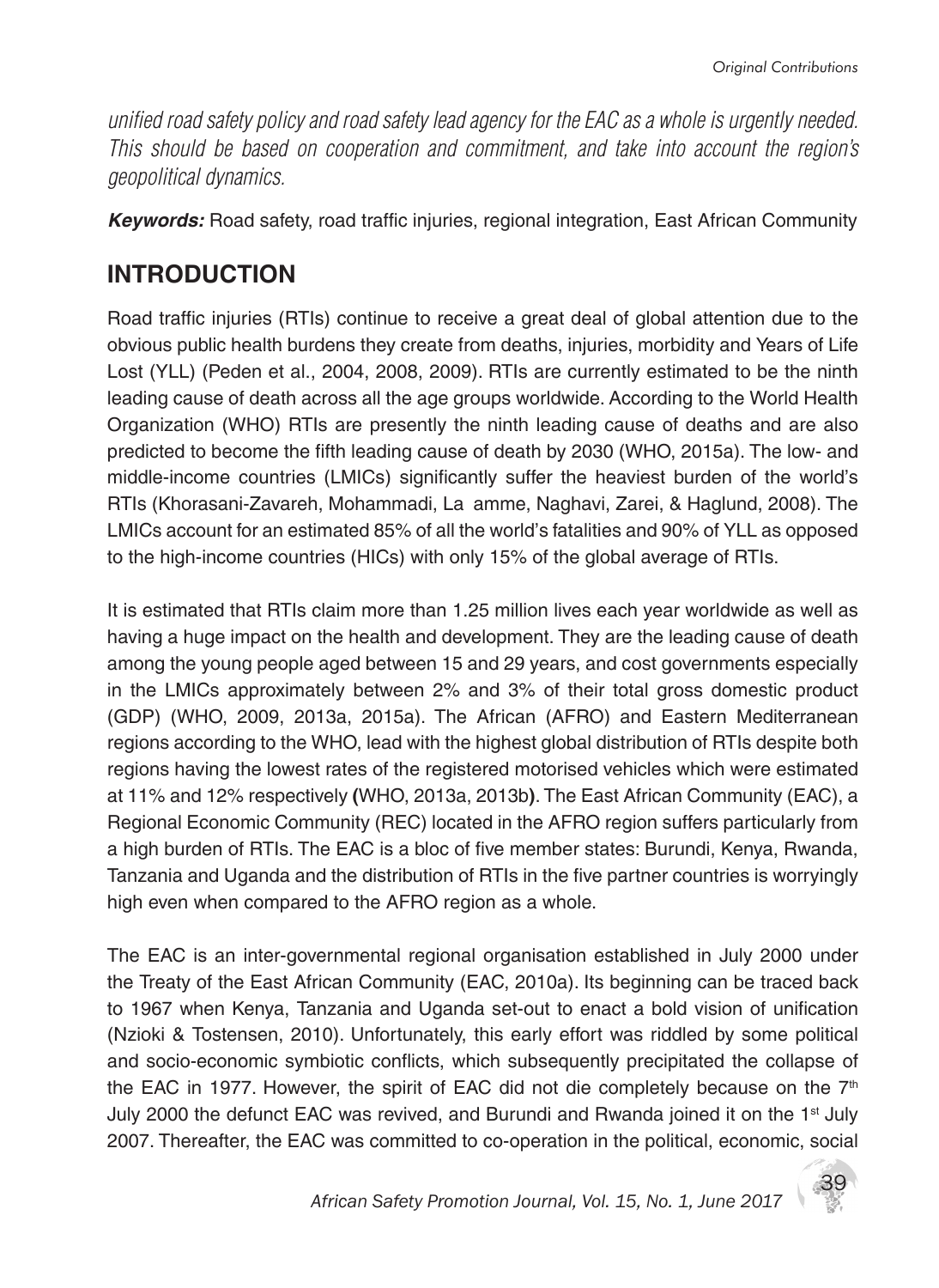and cultural arena with the purpose of achieving a customs union, a common market, a monetary union and ultimately the EAC federation (EAC, 2010). Since then the EAC has achieved some of its objectives, albeit facing many common hurdles. Aside from facing similar geopolitical challenges such as porous borders; security problems; transnational crimes; lack of funding; absence of specific sectoral councils for decision making and others (EAC, 2013), RTIs remain a serious public health burden in the five states. This in turn is likely to have a negative impact on the EAC regional integration.

That's because RTAs contribute to loss of human life, injury, disability and this in turn results in a great deal of economic losses and costs. Evidence shows that the four partner states of EAC from time to time have been experiencing a significant burden of RTIs and their associated impacts. Between 2000 and 2009, estimated deaths due to RTIs in Burundi amounted to 20 per 100,000 (WHO, 2008). Before 2003, over 3,000 people aged between 15 and 44 years were reported to be killed in RTIs annually in Kenya (Peden et al., 2004). In Rwanda, there was an increase in RTIs from 15 433 to 16 407 in 2002 and 2003, and a decline in 2004 and 2005 which was reported at 15 628 and 13 353 respectively (Twagirayezu, Teteli, Bonane, & Rugwizangoga, 2008). Between 1990 and 2000 the number of RTIs in Tanzania was reported to have risen from 10 107 to 14 548 – which was an increase of almost 44% (Museru, Mcharo, & Leshabari, 2002). Similarly, Uganda was reported to experience RTIs at 28.9 per 100 000 population in 2013 (Balikuddembe, Ardalan, Khorasani, Nejati, & Kasiima, 2016). Despite these trends, there is not enough attention at the EAC regional level being directed towards tackling the burden of RTIs. To help address the problem, this paper attempts to explore how road safety could be mainstreamed as a part of EAC regional integration. It also establishes the rate of RTIs in the four EAC states (Burundi excluded); identifies the existing road safety initiatives in the four EAC states and how RTIs impact the EAC regional integration.

# **METHODS**

## INFORMATION AND DATA SEARCH

This paper's findings are based on a desk-based review of both qualitative and quantitative statistical data and information which was drawn from different authentic sources between 2009 and 2015. At first, based on the paper's keywords the data and information were extracted online using this search strategy: "road safety" OR "road traffic injur\*" OR "traffic accident" AND "East African Community" AND ("regional integration" OR "Kenya" OR "Rwanda" OR "Tanzania" OR "Uganda") AND ("road safety" OR "Kenya" OR "Rwanda" OR "Tanzania" OR "Uganda" AND "laws" OR "regulation"). Similarly, these keywords were also interchanged to search for further data and information which was freely downloaded through the Google search engine. The search results were also corroborated by visiting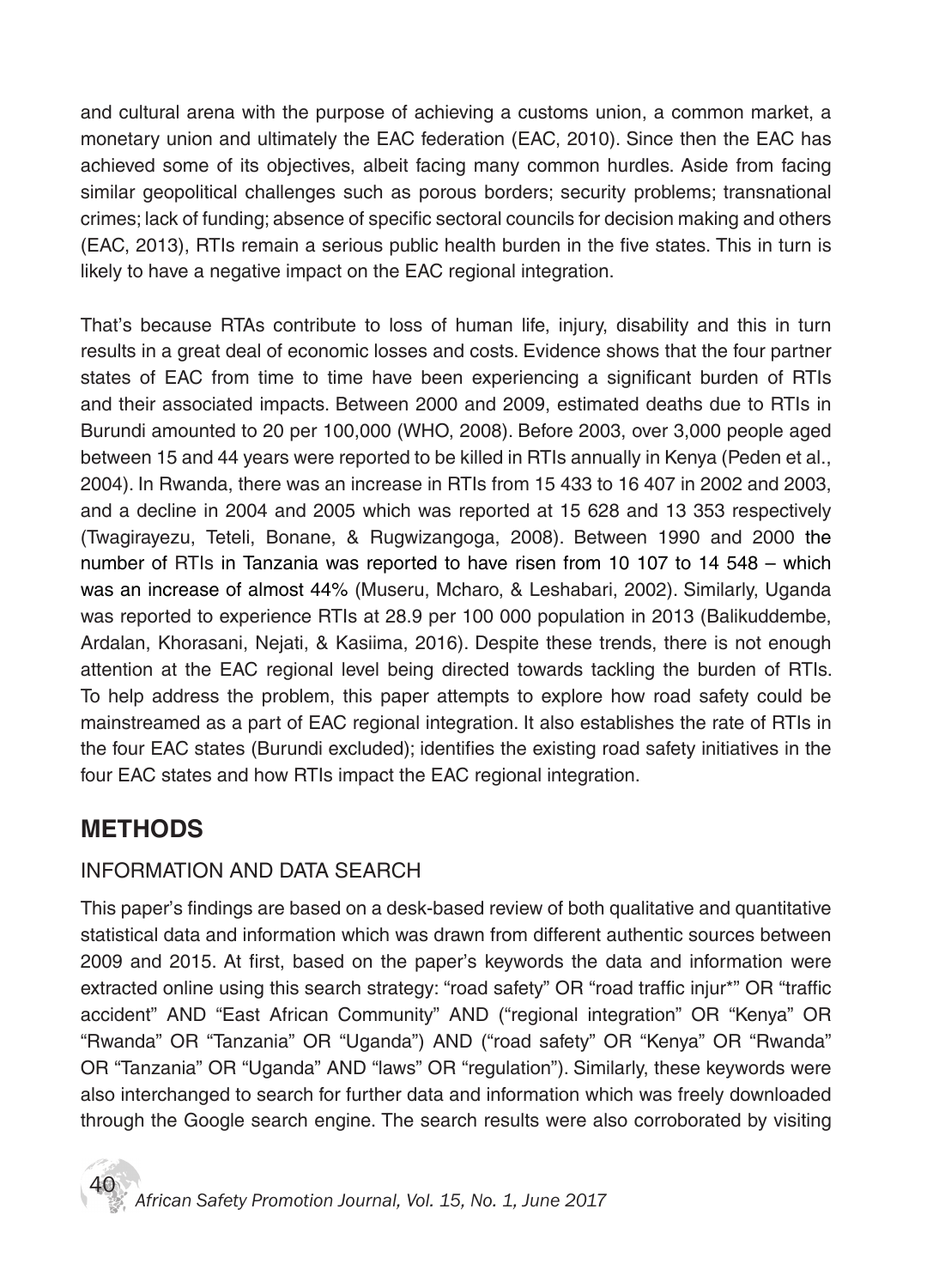and exploring the official websites of relevant institutions which posted and published the data and information related to this paper's objectives.

### INFORMATION AND DATA SELECTION

Using the above search strategy, the searched data and information had to have at least one context-specific keyword (synonym of) or have one topic related word. It had also to be published by an authentic source. Burundi was excluded because it perennially had missing data and its participation in the activities of EAC was rare. This is why we only focused on four EAC states. A period between 2009 and 2015 was considered to be the most appropriate timeframe to establish the rate of RTIs and assess the progress of the existing road safety initiatives within the four EAC countries. This is because the preparations and onset of the United Nations Decade of Action of Road Safety 2010–2020 happened in 2009, whereas its mid-point ever since its promulgation in 2010 took place in 2015. All the information and data had to be officially published and documented in English despite the EAC being a multilingual REC where both local and international languages like French, Swahili, Arabic and others are spoken.

### DATA EXTRACTION

A combination of 40 reports, strategic and working papers, statistical documents as well as 15 road safety documents related to laws, policies or charters were retrieved in the first initial search. They were obtained from the EAC secretariat documents; the road safety lead agencies in the four partner states; police departments and different ministries/departments within the four EAC states like transport and infrastructure and road traffic. Other external sources utilised included: the African Development Bank (AfDB, 2013), World Health Organization reports (WHO, 2008 -2015) and the United Nation Decade of Action for Road Safety (UN, 2010) and African Union (AU, 2010). The search process took three months in 2015. Within the references of some publications that were considered, additional information and data sources were also identified for further search and extraction. The titles and abstracts of the reports, strategic and working papers, statistical documents as well as the road safety laws or policies were screened and read first by two reviewers to determine whether they were relevant to the paper's objectives. Thereafter only 15 reports and related documents, and 10 road safety laws or policies (Figure 1) were considered to be relevant and their complete/ full texts were retrieved for a detailed review.

This review was entirely desk-based and inspired by authors' philanthropic motivation. It therefore did not warrant an ethical sanctioning from any institution.

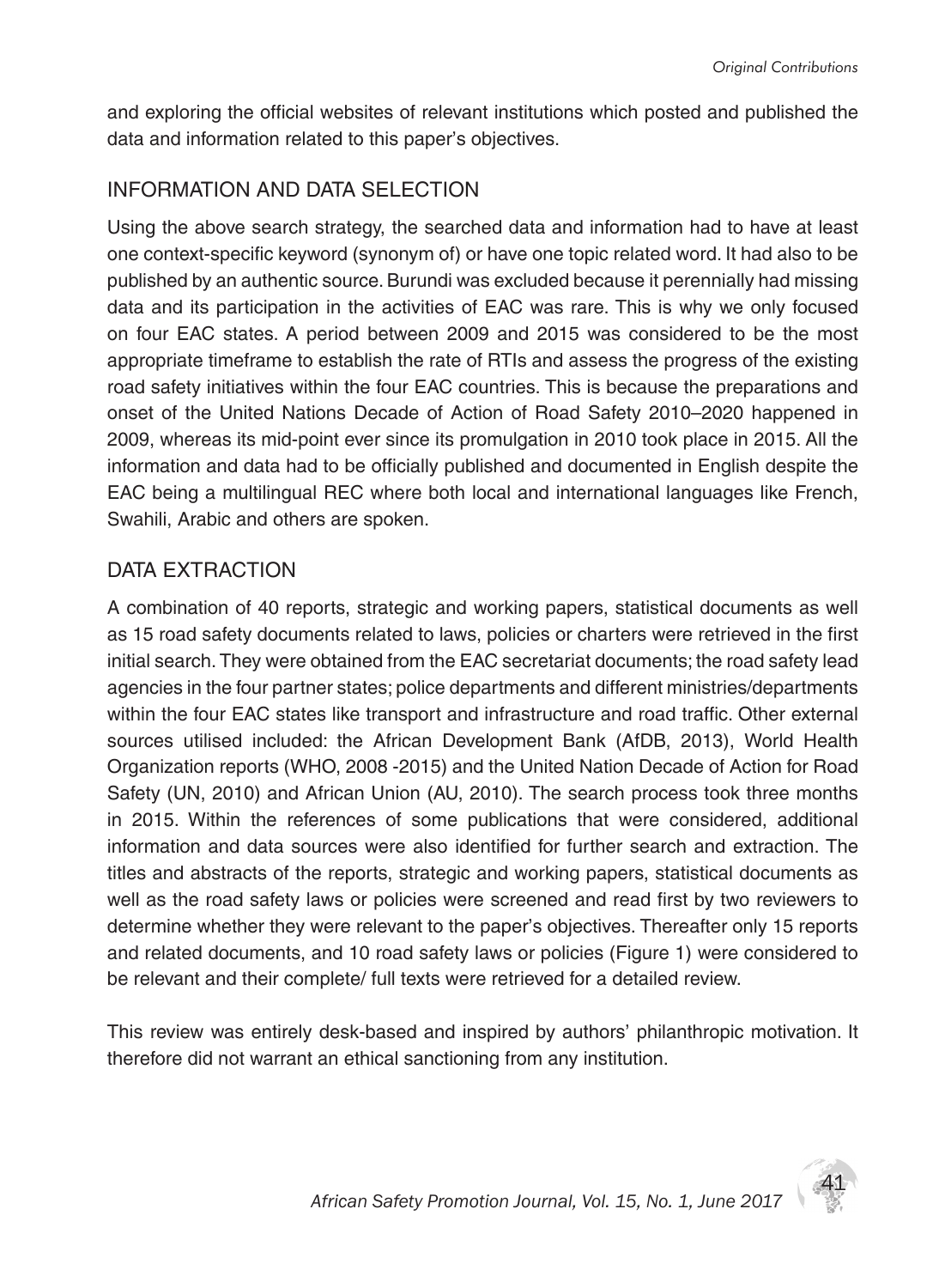**Figure 1:** A flow diagram indicating how the data and information search for this study's review was conducted in 2015



# **RESULTS**

The statistical data about the four EAC states is presented as follows:

Table 1 presents the total number of RTIs and fatalities in 2009 and 2015

- (1) Table 2 presents the ranking of RTIs as the leading cause of deaths and YLL
- (2) Table 3 classifies the victims according to their vulnerability to RTIs
- (3) Table 4 presents the road safety lead agencies and denotes whether they have a road safety budget
- (4) Table 5 presents the existing road safety laws and related initiatives

### INJURY DISTRIBUTION

Both minor and life-threatening injuries were reported to be sustained by the victims involved in RTIs in the four EAC states. They included: head, neck, thorax, spinal, abdominal, limbs and soft tissue injuries.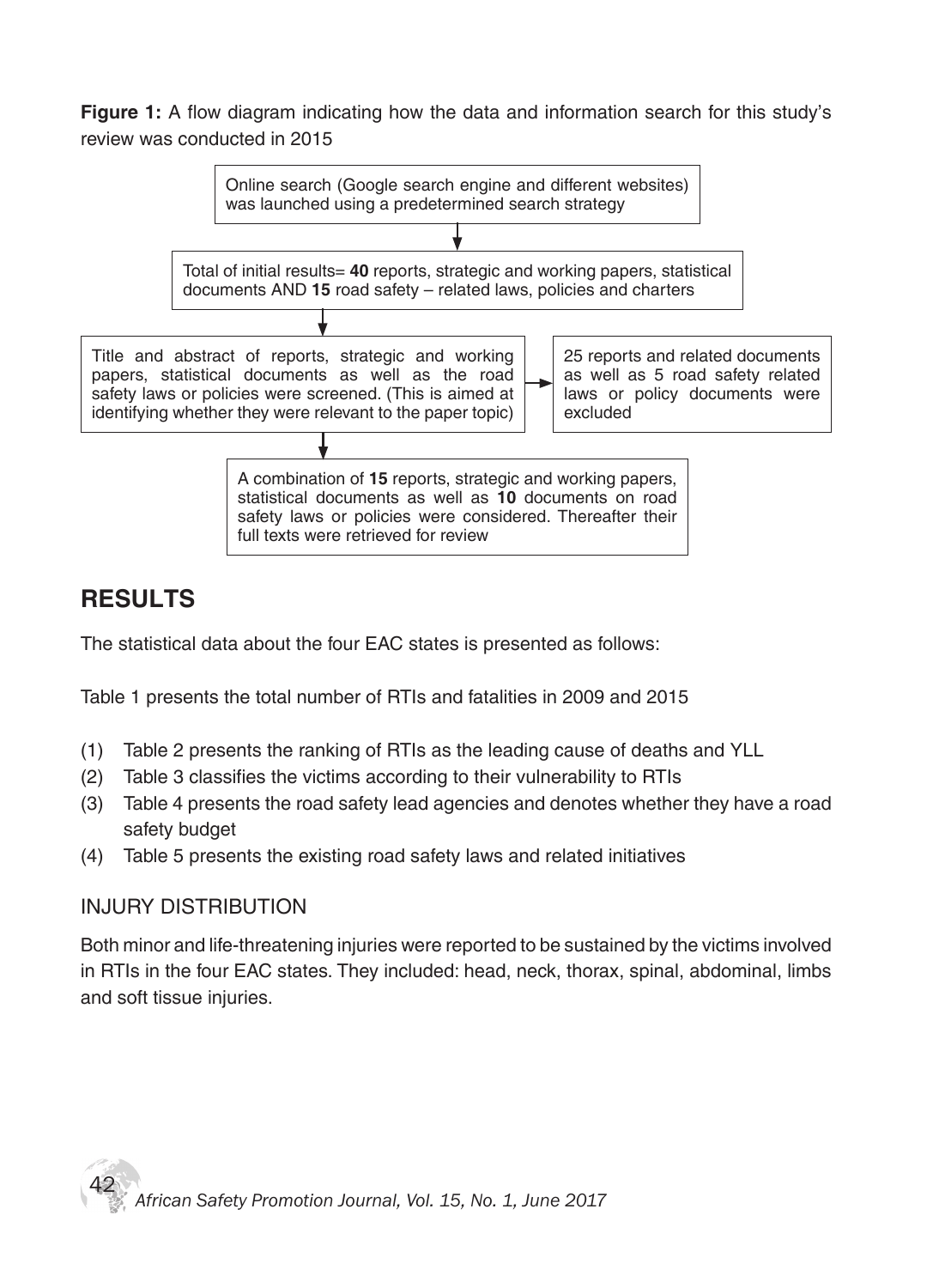43

### AGE AND GENDER

Although road users of all ages are prone to RTIs, the victims aged between 18 and 35 years suffer most from RTIs. Males also suffer far more RTIs than females.

## ECONOMIC COST

Only the official estimate of the economic cost of RTIs in terms of GDP was reported in Tanzania and Uganda respectively at 3.4% and 2.9% in 2015. The estimated annual cost expenditure for the whole of the EAC (Burundi excluded) due to RTIs was U.S \$1.7-billion which equates to 3% of Gross National Income (GNI). This total cost in U.S \$ million is made up of 765 million for Kenya, 93 million for Rwanda, 499 million for Tanzania and 315 million for Uganda.

**Table 1:** Distribution of the total number of road traffic injuries and fatalities in the four East African Community states between 2009 and 2015

| Country  | <b>Total number of RTIs</b><br>$(90\% \text{ C.1})$ |        |                               | <b>Fatalities</b> |                              |      |
|----------|-----------------------------------------------------|--------|-------------------------------|-------------------|------------------------------|------|
|          |                                                     |        | 2009                          |                   | 2015                         |      |
|          | 2009                                                | 2015   | Per<br>100, 000<br>population | $\%$              | Per<br>100,000<br>population | $\%$ |
| Kenya    | 12,369                                              | 12,891 | 3,760                         | 34.4              | 3,191                        | 29.1 |
| Rwanda   | 2,766                                               | 3,782  | 308                           | 31.6              | 526                          | 32.1 |
| Tanzania | 22,748                                              | 16,211 | 2,595                         | 34.3              | 4,002                        | 32.9 |
| Uganda   | 22,699                                              | 10,280 | 2,838                         | 24.7              | 2,937                        | 27.4 |

C.I–Confidence Interval, NB: RTI deaths were calculated from the death registration and population data that was reported by WHO (**Source:** WHO, 2009; WHO, 2015)

Tanzania records the highest number of RTIs compared to other three EAC countries in 2009 and 2015. Apart from Rwanda where the total number of RTIs increased, the other three countries saw their RTIs decline between 2009 and 2015. This can be attributed to the measures which were adopted from the Decade of Action for road safety. On the other hand, apart from Kenya, fatalities per 100 000 of the population in other countries increased from 2009 to 2015.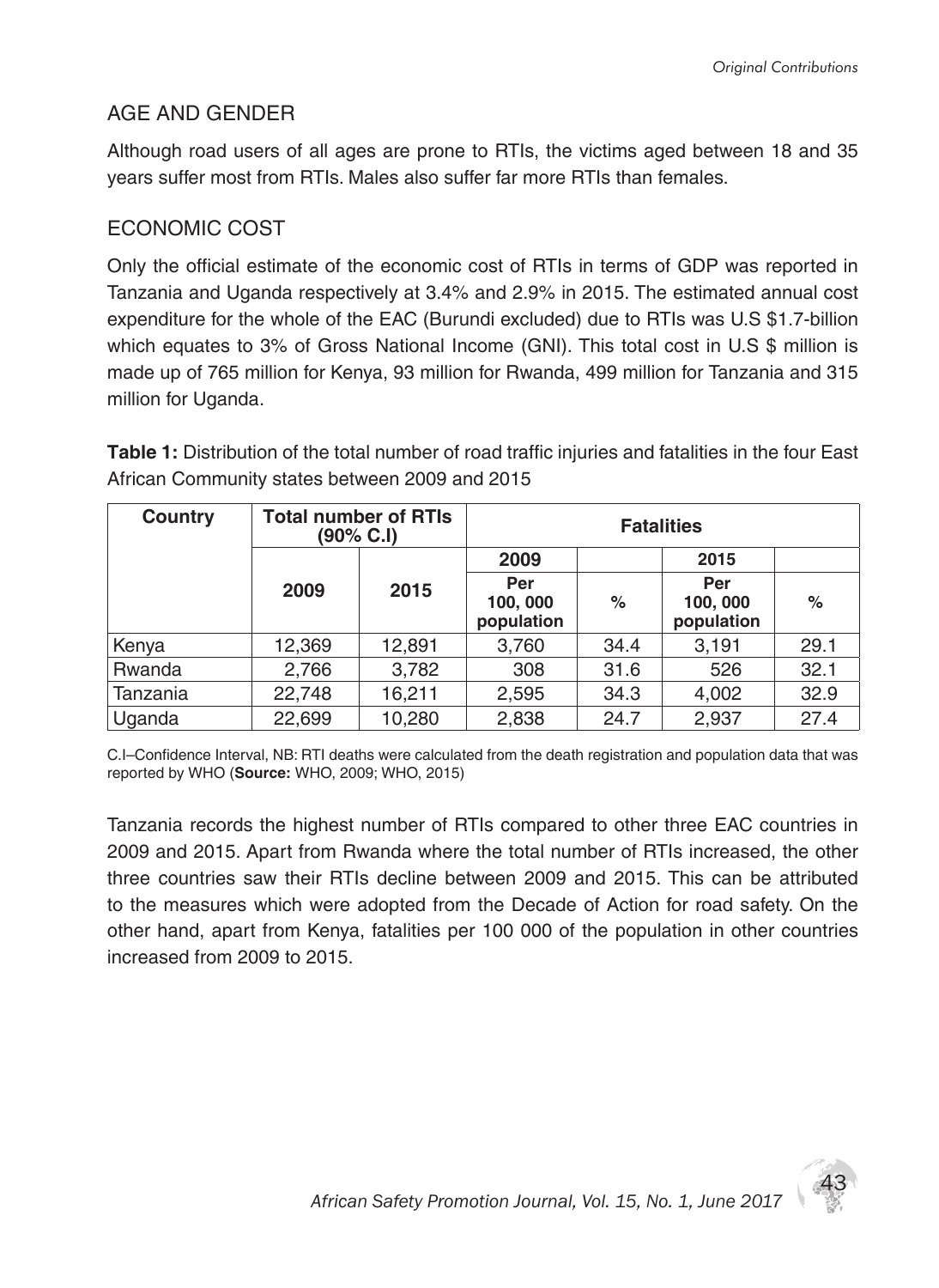**Table 2:** Ranking of road traffic injuries as the leading cause of death and Years of Life Lost in the four East African Community states between 2009 and 2015

|          |                  | Leading cause of death | <b>YLL per 100, 000</b><br>population |
|----------|------------------|------------------------|---------------------------------------|
|          | 2009             | 2014                   | 2015                                  |
| Kenya    | 10 <sup>th</sup> | 10 <sup>th</sup>       | 5,271                                 |
| Rwanda   | 10 <sup>th</sup> | 15 <sup>th</sup>       | 5,642                                 |
| Tanzania | 9 <sup>th</sup>  | 12 <sup>th</sup>       | 5,956                                 |
| Uganda   | 10 <sup>th</sup> | 12 <sup>th</sup>       | 8,098                                 |

YLL refers to an estimated average years a person would have lived if he or she had not died prematurely. Only data for RTIs as the leading cause of deaths for 2009 and 2014 was obtained as was 2015 data for YLL. (**Source:** Kavi et al, 2014; WHO, 2015).

Apart from Kenya, RTIs dropped out of the rankings of the top ten leading cause of deaths in the other states. This was a positive sign in terms of reducing the avoidable deaths caused by RTIs. However, YLL per 100 000 of the population was still high and this showed how the four countries were losing valuable labour force contributors.

**Table 3:** Classification of victims according to their vulnerability to road traffic injuries in the four East African Community states between 2009 and 2015

|                                   | Kenya      |          | <b>Rwanda</b> | <b>Tanzania</b> |          | <b>Uganda</b> |            |
|-----------------------------------|------------|----------|---------------|-----------------|----------|---------------|------------|
| <b>Category of victim</b>         | $2009$ (%) | 2015 (%) | 2009 (%)      | 2009 (%)        | 2015 (%) | 2009(%)       | $2015$ (%) |
| Pedestrians                       | 47         | 47       | 40            | 37              | 31       | 35            | 40         |
| Passengers <sup>a</sup>           | 33         | 34       | 12            | 33              | 28       | 43            |            |
| Drivers <sup>b</sup>              | 9          |          | 4             | 6               |          | 4             | 4          |
| Cyclists <sup>c</sup>             | 9          | 14       | 18            | 17              | 11       | 10            | 8          |
| $2/3$ wheeler riders <sup>d</sup> |            | 5        | 16            |                 | 22       |               | 30         |
| Others <sup>e</sup>               |            |          | 10            |                 |          |               | 14         |

 $^\text{a}$ Combines all passengers in the 2-wheeled, light and heavy truck vehicles;  $^\text{b}$  Combines drivers of all vehicles – 4 wheeled, light and heavy trucks;  $^\circ$  Cyclists refers to users of 2 – or 3 – wheeled pedal cycles but does not include motorcycles or E-bikes; <sup>d</sup> Combines riders of motorized 2 or 3 wheelers and <sup>d</sup> includes the victims whose details of RTI were not clearly established **(Source:** WHO, 2009, 2015) **NB:** Only 2009 data for Rwanda was available.

The pedestrians and passengers were the most vulnerable road users to RTIs in the four EAC states. However, apart from Rwanda the victims of 2/3 wheeler riders who were involved in the RTIs increased in the three other EAC countries from 2009 to 2015.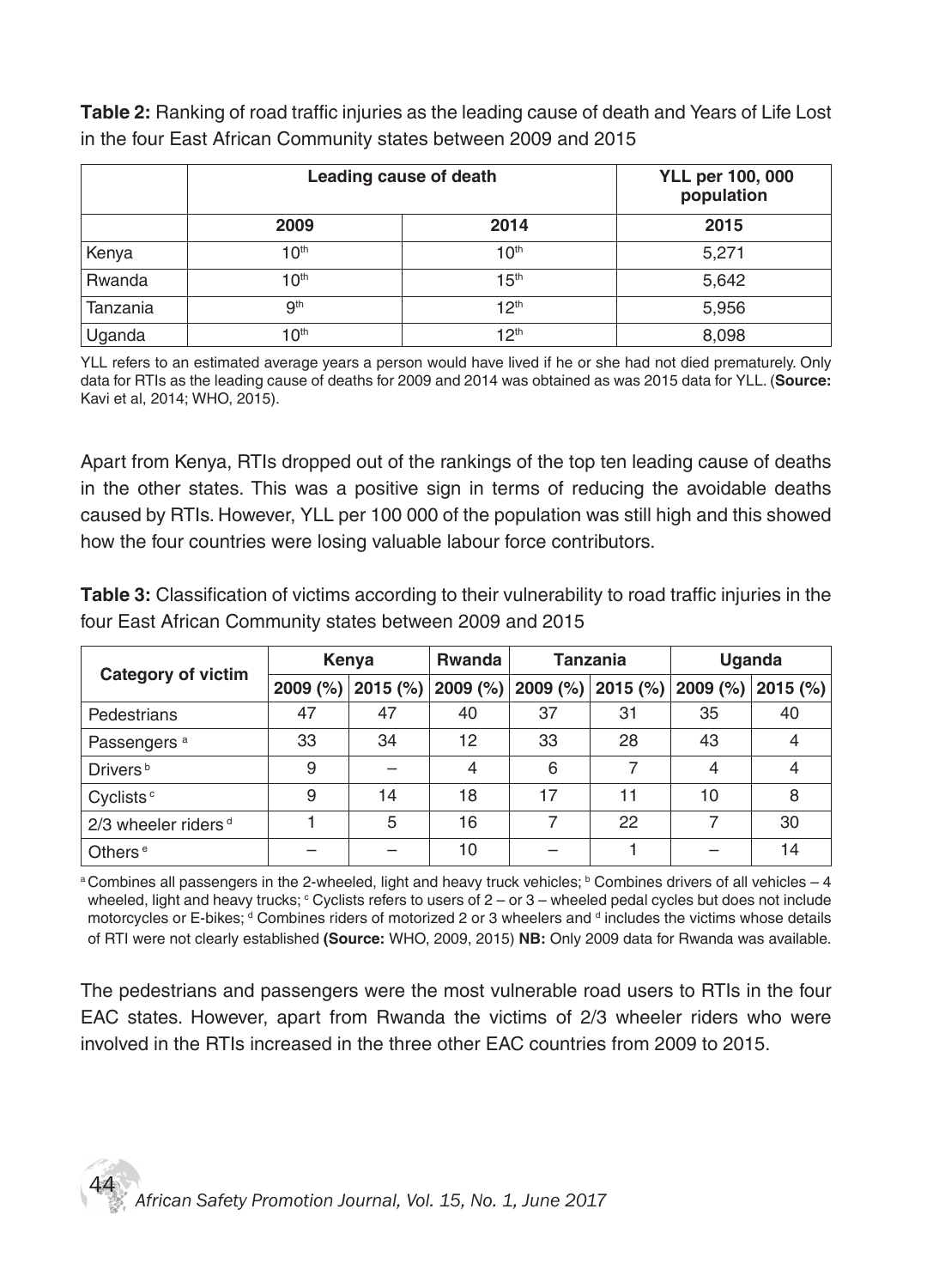**Table 4:** Road safety lead agencies and the existing road safety budget in the four East African Community states between 2009 and 2015

| <b>Country</b> | <b>Road Safety Lead Agency</b>  |                                |      | <b>Road Safety</b><br><b>Budget</b> |
|----------------|---------------------------------|--------------------------------|------|-------------------------------------|
|                | 2009                            | 2015                           | 2009 | 2015                                |
| Kenya          | Ministry of Transport           | National Road Safety Council   | Yes  | Yes                                 |
| Rwanda         | National Road Safety Commission | National Road Safety Committee | Yes  | Yes                                 |
| Tanzania       | National Road Safety Council    |                                | No   | No                                  |
| Uganda         | National Road Safety Council    | National Road Safety Council   | Yes  | Yes                                 |

**NB:** The paper also established whether the road safety lead agencies in each specific country had in place a road safety budget (**Source:** WHO, 2009, 2015)

With the exception of Tanzania, the four EAC states in 2015 had designated their own lead agencies with budgets to oversee the implementation of road safety.

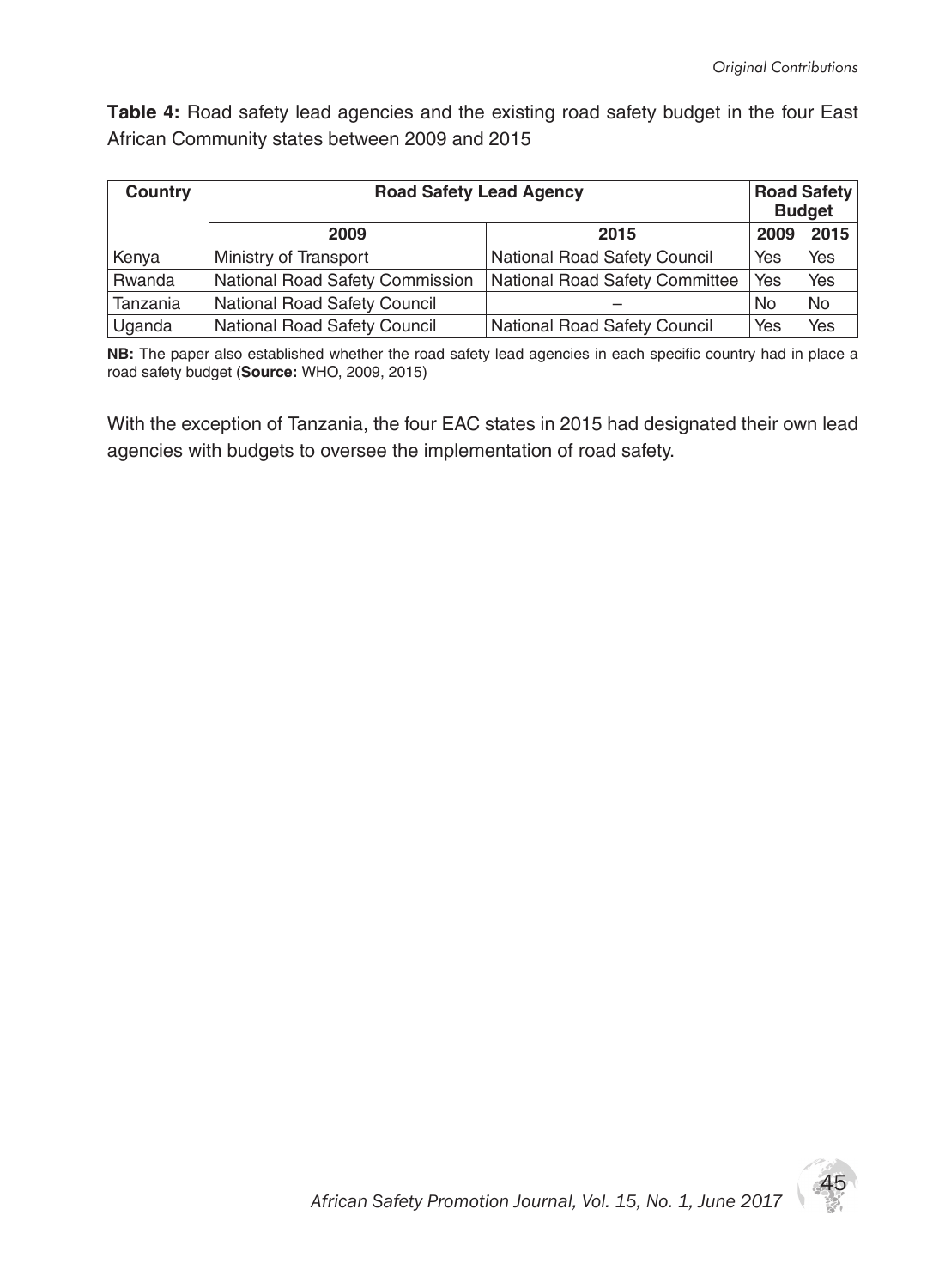| Road Safety Laws                                                                                                                                          | ō | Kenya                                                |               | Rwanda                             |                   | Tanzania                        |                    | Uganda                                               |               |
|-----------------------------------------------------------------------------------------------------------------------------------------------------------|---|------------------------------------------------------|---------------|------------------------------------|-------------------|---------------------------------|--------------------|------------------------------------------------------|---------------|
| Policies                                                                                                                                                  |   | 1. The Traffic Act Cap<br>403                        |               | 1. The Presidential                | Decree Regulating | I. The National Road            | Safety Policy 2009 | 1. The Traffic and Road<br>Safety Act 1998           |               |
|                                                                                                                                                           |   | and Safety Authority<br>National Transport<br>.<br>N |               | Traffic Police and<br>Road Traffic |                   | 2. The Road Traffic Act<br>1973 |                    | and Safety Authority<br>National Transport<br>.<br>N |               |
|                                                                                                                                                           |   | Act 2012                                             |               |                                    |                   |                                 |                    | National Road Safety<br>Act, 2012<br>.<br>က          |               |
|                                                                                                                                                           |   |                                                      |               |                                    |                   |                                 |                    | Policy, 2009                                         |               |
| Road Safety Initiatives                                                                                                                                   |   |                                                      |               |                                    |                   |                                 |                    |                                                      |               |
|                                                                                                                                                           |   | 2009                                                 | 2015          | 2009                               | 2015              | 2009                            | 2015               | 2009                                                 | 2015          |
| Speed Limit                                                                                                                                               |   | yes                                                  | Yes           | Yes                                | yes               | yes                             | Subnational        | yes                                                  | yes           |
| Drink-drive                                                                                                                                               |   | yes                                                  | Yes           | Yes                                | Yes               | Yes                             | yes                | Yes                                                  | yes           |
| Seat-belt                                                                                                                                                 |   | Yes                                                  | Yes           | Yes                                | Yes               | Yes                             | yes                | Yes                                                  | yes           |
| Motorcycle helmet use                                                                                                                                     |   | $\frac{1}{2}$                                        | yes           | ş                                  | Yes               | Yes                             | yes                | Yes                                                  | yes           |
| Child restraints                                                                                                                                          |   | ş                                                    | $\frac{1}{2}$ | ş                                  | ž                 | ž                               | $\frac{1}{2}$      | ž                                                    | $\frac{1}{2}$ |
| Mobile use while driving                                                                                                                                  |   | $\overline{\phantom{a}}$                             | Yes           | I                                  | ş                 | $\overline{\phantom{a}}$        | $\frac{1}{2}$      | Subnational                                          | yes           |
| National drug-driving law                                                                                                                                 |   | $\frac{1}{2}$                                        | yes           | ž                                  | ž                 | ş                               | Yes                | ž                                                    | yes           |
| NB: Subnational indicates that some initiatives were not implemented national-wide in a given country. (Source: National Road Safety Councils in the four |   |                                                      |               |                                    |                   |                                 |                    |                                                      |               |

Table 5: Existing road safety Laws and initiatives in the four East African Community between 2009 and 2015 46**Table 5:** Existing road safety Laws and initiatives in the four East African Community between 2009 and 2015 EAC; WHO, 2009, 2015) EAC; WHO, 2009, 2015)

Various road safety laws and initiatives were enacted and adopted in different years within the four states although they all lacked child restraint measures<br>between 2009 and 2015 Various road safety laws and initiatives were enacted and adopted in different years within the four states although they all lacked child restraint measures between 2009 and 2015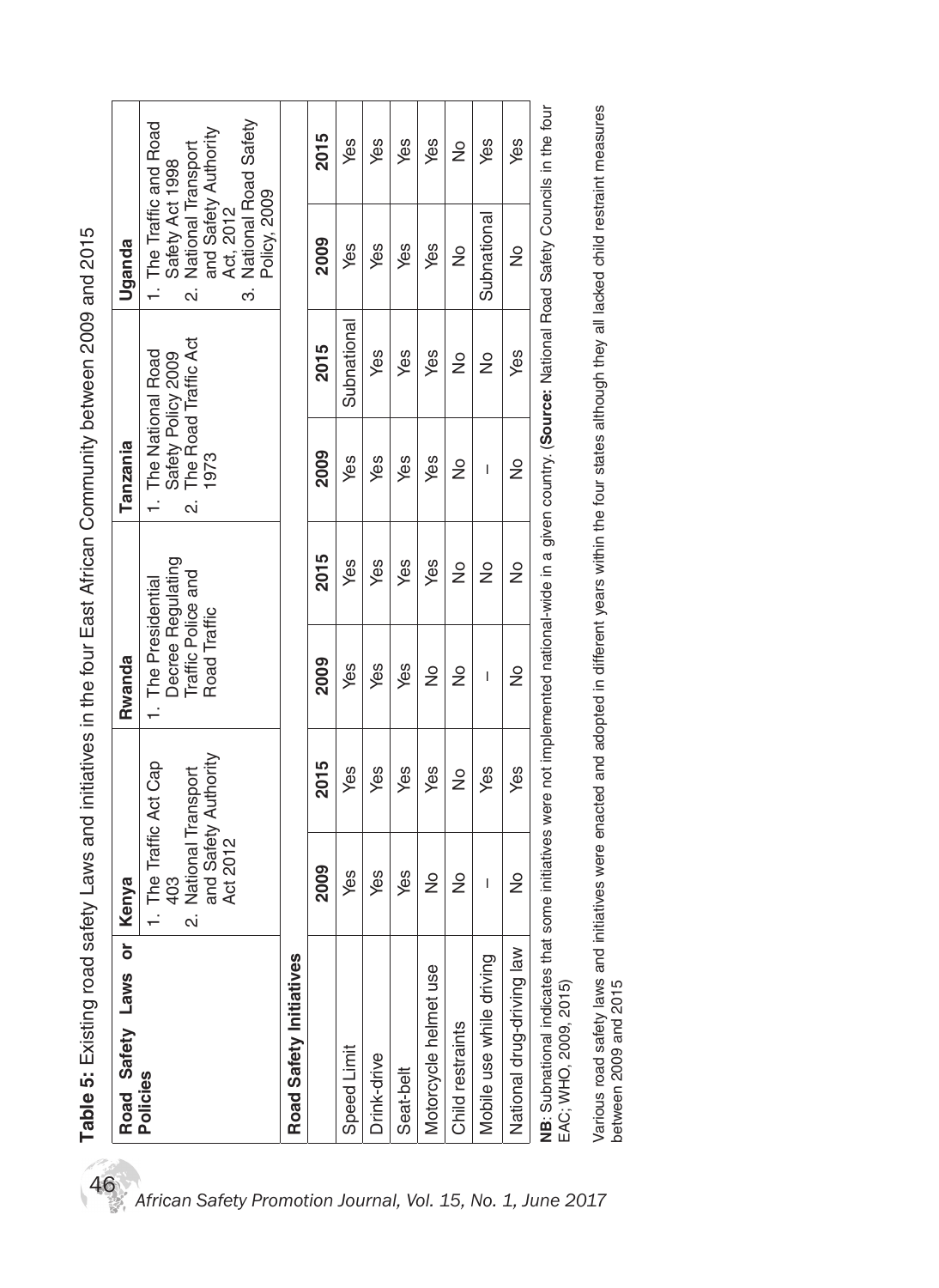# **DISCUSSION**

## ROAD TRAFFIC INCIDENTS IN THE EAST AFRICAN COMMUNITY

Firstly, the average 2015 rate of RTIs among the four EAC states (30.3% per 100 000 population) is far above the global average rate of 17.4% per 100 000 population in 2015. It is also well above the WHO–Africa region average rate of 24.1% per 100 000 population. Apart from Rwanda the total number of RTIs in Kenya, Tanzania and Uganda remained worryingly far too high when the period between 2009 and 2015 was compared. This fact, is largely corroborated by other evidence that estimated that Kenya, Tanzania, Uganda, The Democratic Republic of Congo, Ethiopia and South Africa contributed to 64% (two-thirds) of all the road deaths occurring in Africa (WHO, 2013a, 2013b). In Kenya RTIs has been one of the ten leading causes of deaths in the three EAC states between 2009 and 2015. This indicates that much more concerted road safety efforts are needed not only in Kenya but also in all four of the EAC states in order to avoid RTIs becoming ranked as the second and seventh leading cause of death in 2020 and 2030 respectively as was predicted in most LMICs (Khorasani-Zavareh 2009; WHO, 2009, 2015b).

It should be noted that the needless loss of lives due to RTIs will cost the four EAC states dearly–especially economically. This is because the lives lost often represent a loss of considerable talent, knowledge, skills, experience and physical manpower that add up to a significant economic productive capability. Due to RTIs, it is evident that the four EAC states are not only needlessly robbed of human lives, but also valuable productive manpower which represents a fundamental driver of the EAC regional integration pillar of the common market that is meant to enhance the free flow of factors of production, labour and capital (EAC, 2010). It has been argued that the people lost to RTIs occurring all over the EAC would more than likely have lived long lives which could have resulted in an estimated \$5 billion USD worth of lifetime productivity from each year's RTI fatalities (Ross & Mandler, 2016).

## VULNERABILITY OF ROAD USERS TO ROAD TRAFFIC INCIDENTS

Similar to the prior findings of Balikuddembe et al (2016), Museru et al. (2002), Peden et al (2004), Twagirayezu et al, (2008), WHO (2009, 2015) and others, the pedestrians and passengers are found to be the most vulnerable groups at risk of RTIs in the four EAC states. This can be largely attributed to the inadequate attention, planning and resources that has been devoted to the construction of pedestrian road infrastructure. In fact, this problem was identified as exposing both the pedestrians and passengers to RTIs in many LIMCs including some of the EAC states (Balikuddembe et al., 2016; Khorasani-Zavareh, Mohammadi, et al., 2009; Ogendi et al., 2013).

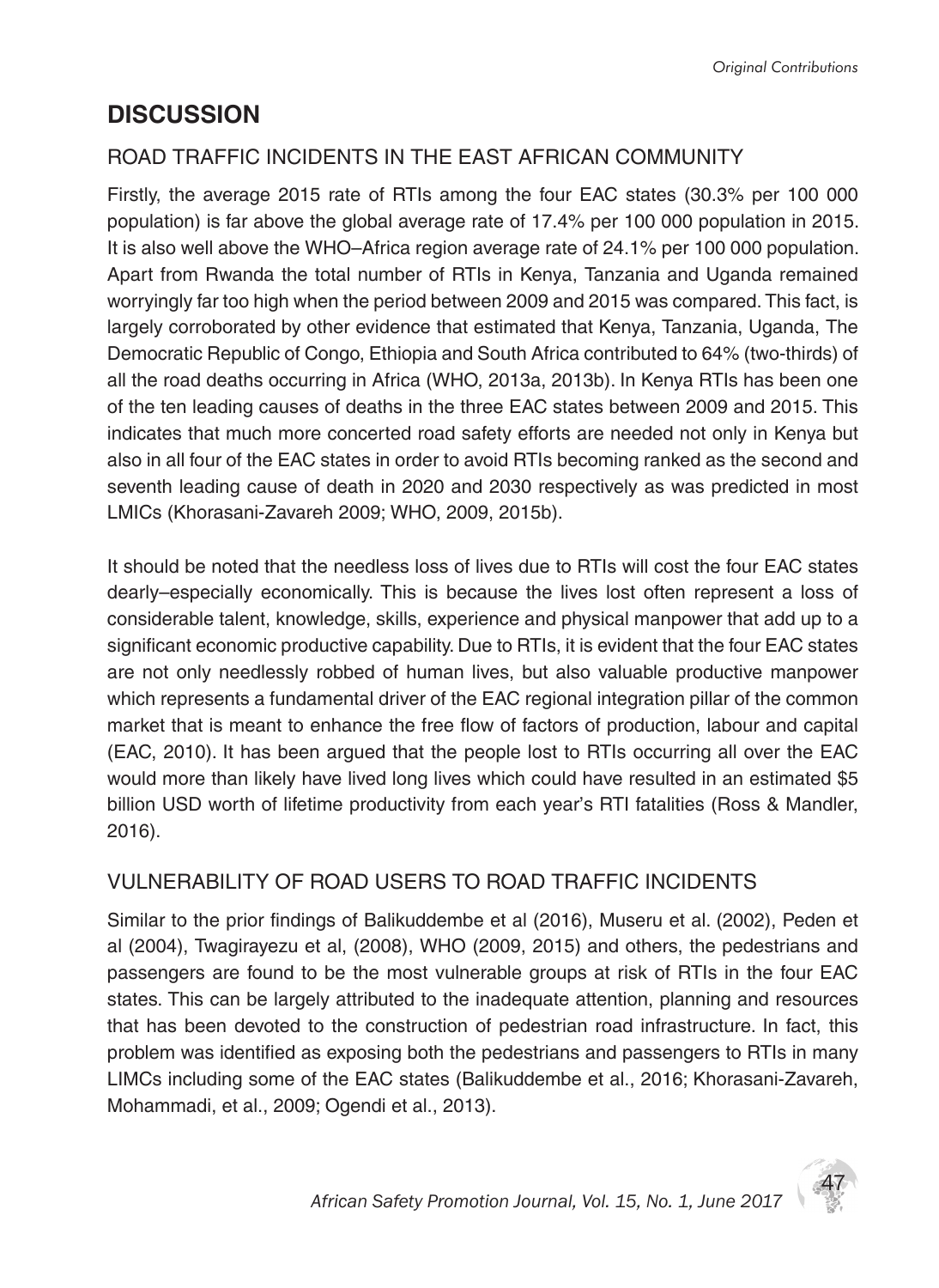This highlights a vital need for urgently prioritising the design of non-motorised and pedestrian road infrastructure. Similarly, the enforcement of the use of vehicle occupant protective equipment has been inadequate and noted still to be a serious problem in road safety implementation in EAC states and other LIMCs (Khorasani-Zavareh, Khankeh, et al., 2009; Small & Runji, 2014; Tanzania Police Fore [TPF], 2014; Uganda Police Force [UPF], 2013). Enforcing road safety regulation and building adequate safety considerations into the road infrastructure sector which is accelerating at a considerable pace all over the EAC (EAC, 2010a; EAC, 2013) is vital. Otherwise the four EAC states will continue to lose salvageable lives due to RTIs as well as the invaluable contribution they could have made to economic growth and the full realisation of the EAC political federation.

As noted above, the victims aged between 18 and 35 years are more prone to die or be injured in the RTIs (Peden et al., 2004; WHO, 2009, 2015b). This is also the case with the EAC where the distribution of ages between 15 and 59 makes up 53.6% of the populations of Kenya, 54.4% of Rwanda, 50% of Tanzania and 48.1% of Uganda (UN, 2015). Given that the majority of victims involved in RTIs in the EAC states were aged between 18 and 35 years, the EAC stands to lose more of its economically productive population which was recently reported to consist of 11,275,483 (males) and 11, 046,441 (females) in 2014 (EAC, 2015). Similar findings were reported in some studies whose scope also involved some EAC states (Balikuddembe et al. 2016; Chalya et al., 2012; Tumwesigye, Atuyambe, & Kobusingye, 2015; Twagirayezu et al., 2008). In the same regard, the male exposure to RTIs is far greater than the exposure of females to RTIs which can be attributed to the fact that women drive less compared to men and are thus less exposed to RTIs (Khorasani-Zavareh, Khankeh, et al., 2009; Peden et al., 2004). It can therefore be reasonably deduced that unless some urgent actions are taken the EAC is at risk of continuing to lose some of its most valuable economic components of productive manpower, whose potential contribution to EAC integration pillar of the labour market cannot be replaced.

## ECONOMIC IMPACT OF ROAD TRAFFIC INCIDENTS

RTIs are associated with both the direct and indirect losses which are summed-up in the GDP or GNI per capita. The injuries reported to be sustained due to RTIs (head, neck, thorax, abdominal, spinal and limbs) are life threatening and can cause a long-term malady and permanent disability or physiological morbidity (Chalya et al., 2012; WHO, 2009, 2015a). This combined with other socioeconomic effects of RTIs contribute to often unforeseen public health costs and expenditures (Kavi et al., 2014). The costs may include: the costs of administrative, legal, insurance claims; road safety promotion; vehicle and property damages; medical, emergency care services and the treatment of victims especially when that involves long periods of rehabilitation and disability (Peden et al., 2004).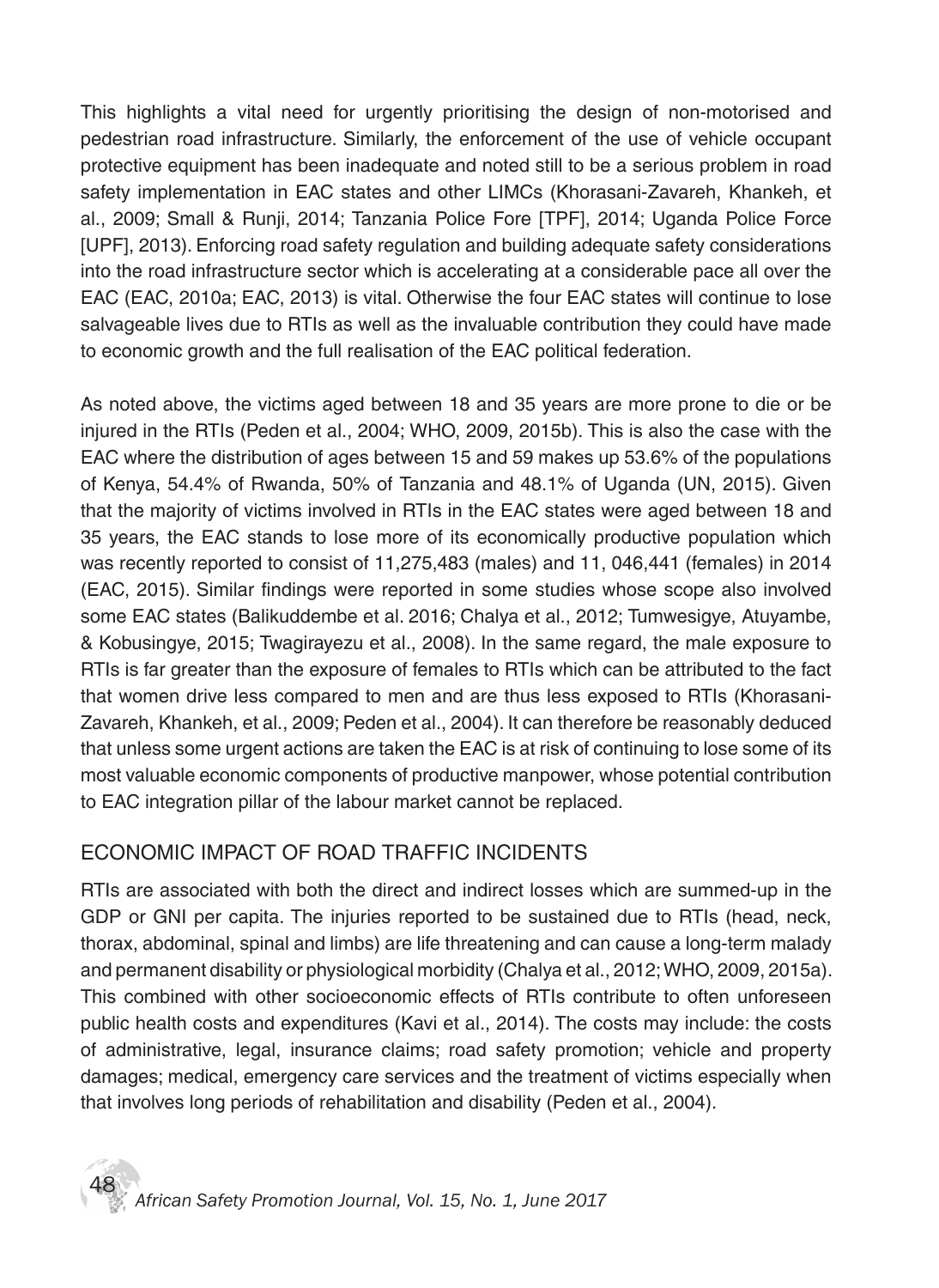It should also be noted that a sizeable proportion of RTI survivors become economically unproductive (WHO, 2013). That means that survivors will often become dependent on the financial support from their immediate families, friends, government agencies or insurance compensation. This in turn creates a socioeconomic dependence syndrome. This is what adds-up to the significant GDP losses as observed in Tanzania and Uganda. As a consequence, the progress of vital economic sectors like agriculture, trade, transport, education and others is likely to be hampered. This is because vital and limited financial resources that would normally be expended on the productive sectors that play an important role in the EAC integration are instead diverted to pay for emergency costs and other costs incurred due to RTIs.

## ROAD SAFETY IMPLEMENTATION IN THE EAST AFRICAN COMMUNITY

The establishment of a lead agency is an important factor that can improve road safety in LMICs (WHO 2013, 2015). The lead agencies undertake multi-sectoral measures which are stipulated in the existing road safety laws and policies, with the ultimate goal of halving RTIs by 50% in their respective states. This work is done in unison with the regional and international road safety frameworks enshrined in The African Road Safety Charter 2014, The African Road Safety Action Plan 2011-2020, and above all, with five pillars of the UN Decade of Action for Road Safety (AU, 2014; UN, 2010). Even though the three EAC states apart from Tanzania have road safety budgets, their financial support for effective implementation of road safety is still inadequate (Kavi et al., 2014; UPF, 2011). This needs to be urgently addressed if the road safety programmes are to be purposeful and capable of ushering in tangible interventions that make significant progress towards reducing the RTIs and their socio-economic costs.

Above all, there's also a great need for establishing a well-funded road safety lead agency for the EAC as a whole in order to meet the common road safety needs and challenges for all the four EAC states (EAC, 2011). This can take into account the existing road safety laws and policies in the four EAC states and streamline them. If this approach were adopted, in the long-run it would enhance the long-awaited idea of the political federation of the EAC (EAC, 2010). One of the EAC's ultimate goals is to have unified institutions for all the EAC partner states rather than for individual states. That would also help to address the often complicated and unnecessary task of understanding and complying with different road safety rules for different road users as they move between different EAC states.

Although different road safety laws and policies exist in the four EAC states, many are often not understood and enforced properly. This is often attributed to some laws being outmoded so they bear less relevancy to the present road safety conditions. Other reasons for this problem include corruption; lack of public awareness and sensitisation and inadequately

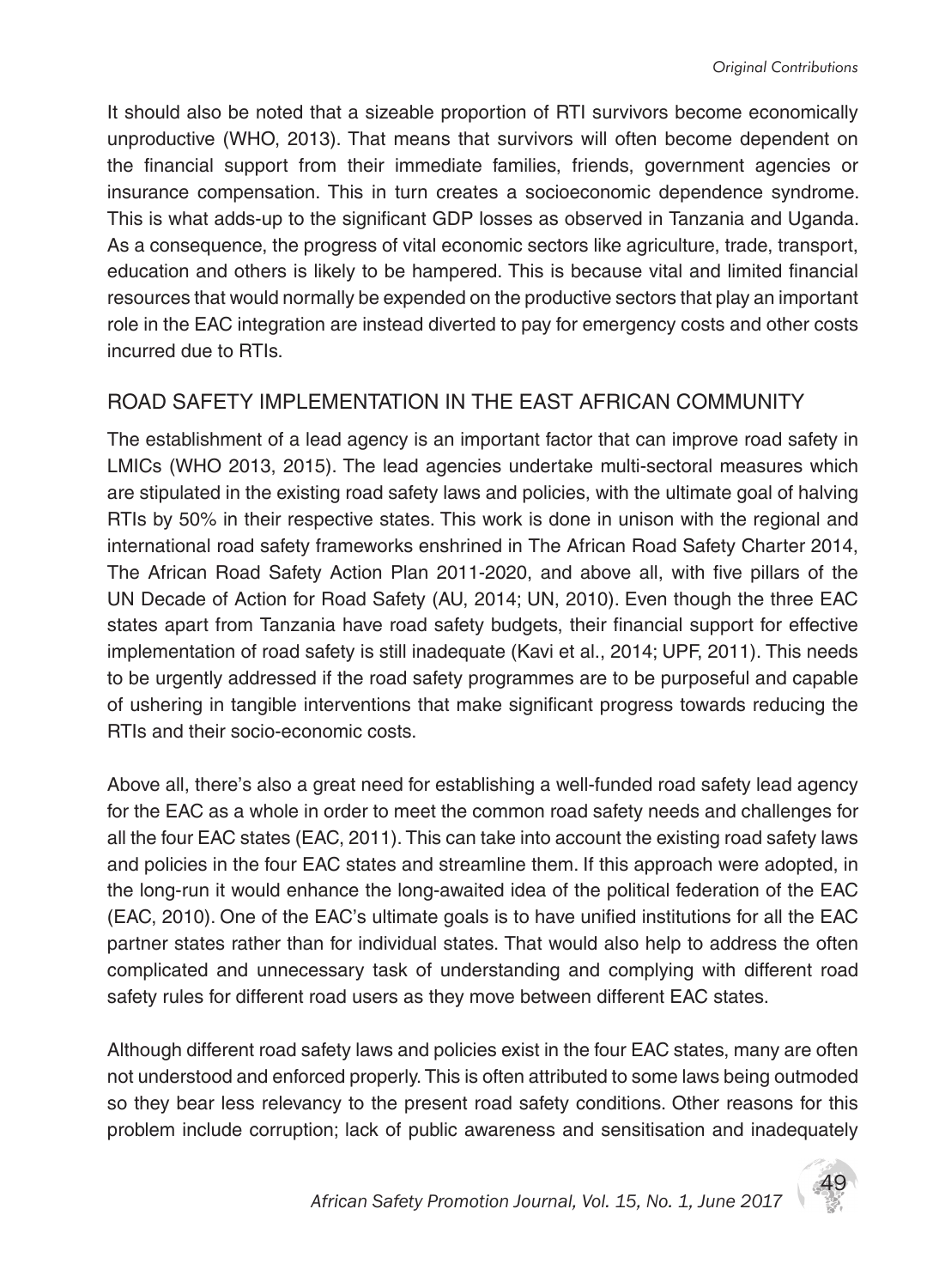trained personnel (TPF, 2014; UPF, 2009, 2011). In Uganda, for instance, several calls have been made for the amendment of The Traffic and Road Safety Act of 1998 so that it can address and improve the road safety standards and support its effective enforcement (UPF, 2013). The EAC states being signatories to the Decade of Action for Road Safety have at least tailored road safety laws and policies in-line with the five pillars of the Decade of Action. These are: road safety management; safer roads and mobility; safer vehicles; safer road users and post-crash management (UN, 2010). This meant that after 2010 some partner states adopted road safety budgets and new laws like legislation outlawing driving under the influence of alcohol and drugs, setting speed limits and requiring helmet use. This is commendable in as much as it saves the EAC states from losing salvageable and productive lives which have a role to play in their quest of EAC integration.

However, there exists considerable divergences in some road safety initiatives adopted by the four EAC states. Speed limit laws in particular standout in this regard. In Rwanda, the speed limits are regulated at 40 Km/h and 80 Km/h in urban and rural settings respectively, while in Kenya they have been set at 50 Km/h and 100 Km/h in urban and rural settings respectively. Drink driving laws are also another road safety concern. In Kenya, there is no limit on the level of Blood Alcohol Consumption (BAC) unlike Rwanda, Tanzania and Uganda which have a BAC limit of 0.08 g/dl for all drivers **(**WHO, 2009, 2015a). EAC regional integration has led to extensive cross-border transport activities, especially in terms of the haulage of exports and imports across partner states. Variances in the above laws only serve to hinder enforcing speed limits and discipline among the cross-border drivers–not only in their respective states but also across the entire EAC. It should be noted that these factors and others were noted to be exacerbating the risk of RTIs (Balikuddembe et al., 2016; Chalya et al., 2012; Ogendi et al., 2013; Twagirayezu et al., 2008).

Despite the fact that the mid-period for implementing the Decade of Action for Road Safety has passed, it's worth reporting that unfortunately some vital road safety initiatives such as requiring child restraints are still much needed. In fact, no single EAC state has child restraints laws in place **(**WHO, 2009, 2015a). Similarly, laws on mobile use while driving and drug-driving laws are still urgently needed in the majority of EAC states. Unless these road safety shortcomings are urgently remedied collectively then a priceless opportunity to significantly reduce EAC RTIs in unison with the ultimate vision of having the EAC political federation with common laws might be missed.

# **STUDY LIMITATIONS**

Every research study has shortcomings, and the present one was no exception. It was limited by a lack of information due to the lack of data uniformity within the different EAC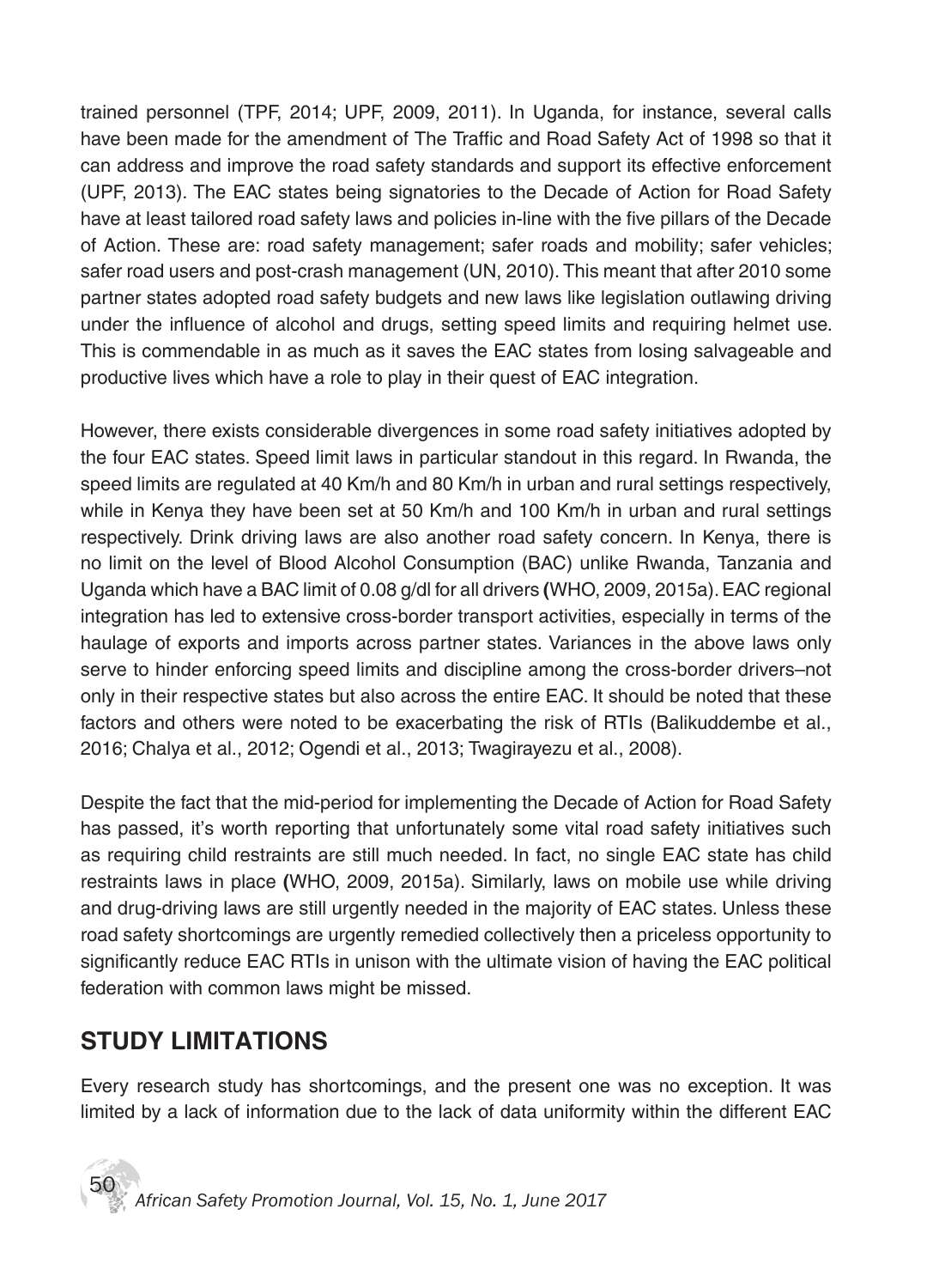states, and the fact that often some of the available statistical data and information was recorded in French and Swahili. Therefore, some findings in this paper might either have been over or under reported and contextualised. Also, the information and data presented herein was not representative of all the five EAC states because Burundi was excluded as previously mentioned. Despite these limitations, this study should still offer invaluable insights necessary for successfully devising the remedies to reduce RTIs among EAC states. Above all, it should also make clear the urgent need for harmonising policies for the prospective EAC political federation.

## **CONCLUSION AND PREVENTION IMPLICATIONS**

The path of regional integration, which was embarked on by the EAC states, is applauded since it offers new opportunities to optimise the economic growth and development among the partner states. EAC integration should also offer the opportunity to improve and optimise road safety effectively throughout the EAC. It is vital that this opportunity is not wasted as the rate at which the four states experience RTIs is alarming when compared to the global and AFRO levels. This matters economically and socially because the EAC as a whole presently has to pay a high price from the consequences of RTI related fatalities, injuries, morbidity, disability and YLL as do each of its member states. To respond to this, most efficiently and effectively a road safety lead agency for the EAC is urgently needed, that can create a unified road safety policy not only to save lives, but to aid the quest of ushering the EAC integration goals. This is especially important for the common market if it is to be served by a free flow of production resources, labour and capital as well as the anticipated political federation of EAC. The EAC stands to achieve all of this given the similar geopolitical dynamics of its partner states if it can thrive on continued cooperation and commitment which is vital to any successful regional integration.

## **REFERENCES**

African Development Bank*.* (2013). *Mortality in Africa: The share of road traffic fatalities*. Abidjan, Côte d'Ivoire: Market Brief Statistics Department.

African Union. (2010). *The African Road Safety Action Plan 2011-2020*. Addis Ababa Ethiopia.

African Union. (2014). *The African Road Safety Charter 2014, Addis Ababa Ethiopia*. Retrieved April 2016, from www.au.int/en/.../29736-wd-e - draft african road safety charter.pdf

Balikuddembe, K. J, Ardalan, A., Khorasani, Z. D., Nejati, A., & Kasiima, M. S. (2016). Road traffic incidents in Uganda: A systematic review study of five years trend. *JIVR 9*(1), 1-9.

Chalya, P. L., Mabula, J. B., Dass, M. R., Nkinda, M., Ngayomela, H. I., Chandika, B. A., & Gilyoma M. J. (2012). Injury characteristics and outcome of road traffic crash victims at Bugando Medical Centre in Northwestern Tanzania. *Journal of Trauma Management and Outcome, 6*(1), 1-8.

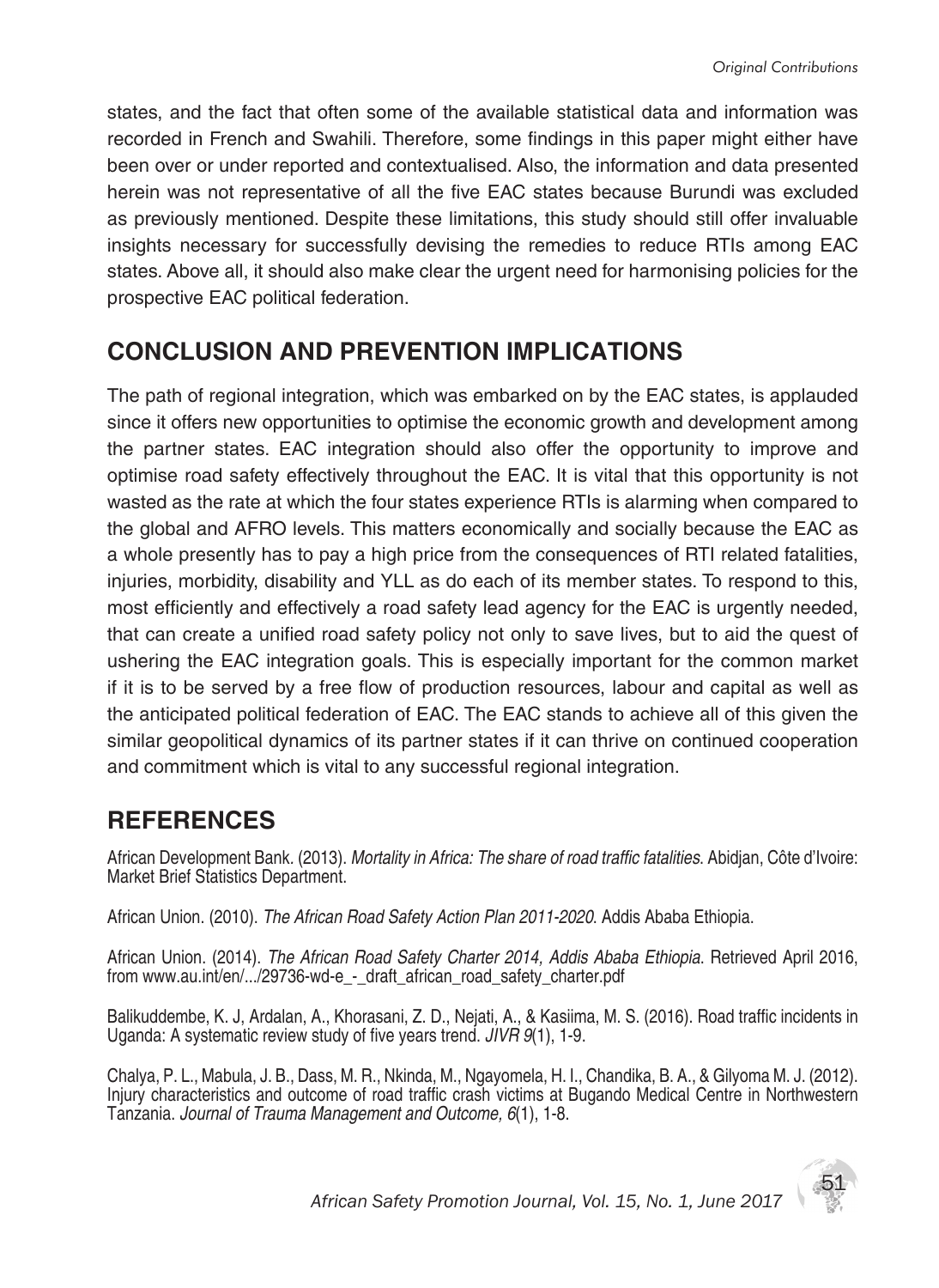East African Community. (2010a). *The Charter of East African Community.* Arusha, Tanzania: East African Community.

East African Community. (2010b). *The East African Political Federation: Addressing East African's fears, concerns and challenges and consolidating its pillars*. Arusha, Tanzania: East African Community.

East African Community. (2011). *Harmonizing of road safety laws and regulations.* Working Paper No.4. Bureau for Industrial Cooperation. EAC, July 25, 2011.

EAC Development Strategy. (2010). *Deepening and accelerating integration (2006-2010).* Arusha, Tanzania: EAC Secretariat.

EAC Development Strategy. (2011). *Deepening and accelerating integration: One people one destiny (2011/12- 2015/16).* Arusha, Tanzania: EAC Secretariat.

East African Community. (2013). *Towards political federation in the East African community: Achievements and challenges*. Arusha, Tanzania: EAC Secretariat.

East African Community. (2015). *The East African community facts and figures 2015*. Arusha, Tanzania. Retrieved September 7, 2015, from www.eac.int/statistics/index.php?option=com\_docman&Itemid=153

Kavi, B., Harrison, J., Shahraz, S., Fingerhut, L. A. (2014). *Burden of road injuries in sub-Saharan Africa: Data sources, methods, and estimates of the national incidence of road traffic injuries*. Boston, MA: Harvard School of Public Health.

Khorasani-Zavareh, D. (2009). *Toward safety promotion among road users: Epidemiology and prevention of road traffic injuries in Iran*. (Unpublished doctoral thesis), Karolinska Institutet, Sweden.

Khorasani-Zavareh, D., Laflamme, L., Naghavi, M., Zarei, A., & Haglund, B. J. (2009). Traffic injury deaths in West Azarbaijan province of Iran: A cross-sectional interview-based study on victims' characteristics and prehospital care. *Int J Inj Contr Saf Promot 16*(3), 119-126.

Khorasani-Zavareh, D., Khankeh, H. R., Mohammadi, R., Laflamme, L., Bikmoradi, A., & Haglund, B. J. (2009). Post-crash management of road traffic injury victims in Iran. Stakeholders' views on current barriers and potential. *BMC Emerg Med, 9*(8). **doi:** 10.1186/1471-227X-9-8

Khorasani-Zavareh, D., Mohammadi, R., Laflamme, L., Naghavi, M., Zarei, A., & Haglund, B. J. (2008). Estimating road traffic mortality more accurately: Use of the capture-recapture method in the West Azarbaijan Province of Iran. *International Journal of Injury Control & Safety Promotion 15*(1), 9-17.

Khorasani-Zavareh, D., Mohammadi, R., Khankeh, H. R., Laflamme, L., Bikmoradi, A., & Haglund, B. J. (2009). The requirements and challenges in preventing of road traffic injury in Iran. A qualitative study. *BMC Public Health*, *23*(9), 486. doi:10.1186/1471-2458-9-486

Museru, L. M., Mcharo, C. N., & Leshabari, M. T. (2002). Road traffic accidents in Tanzania: A ten year epidemiological appraisal. *East and Central African Journal of Surgery, 7(*1), 23-26.

Nzioki, T., & Tostensen, A. (2010). *Fast tracking East African integration: Assessing the feasibility of a political federation by 2010*. Norway: CHR, Michelsen Institute.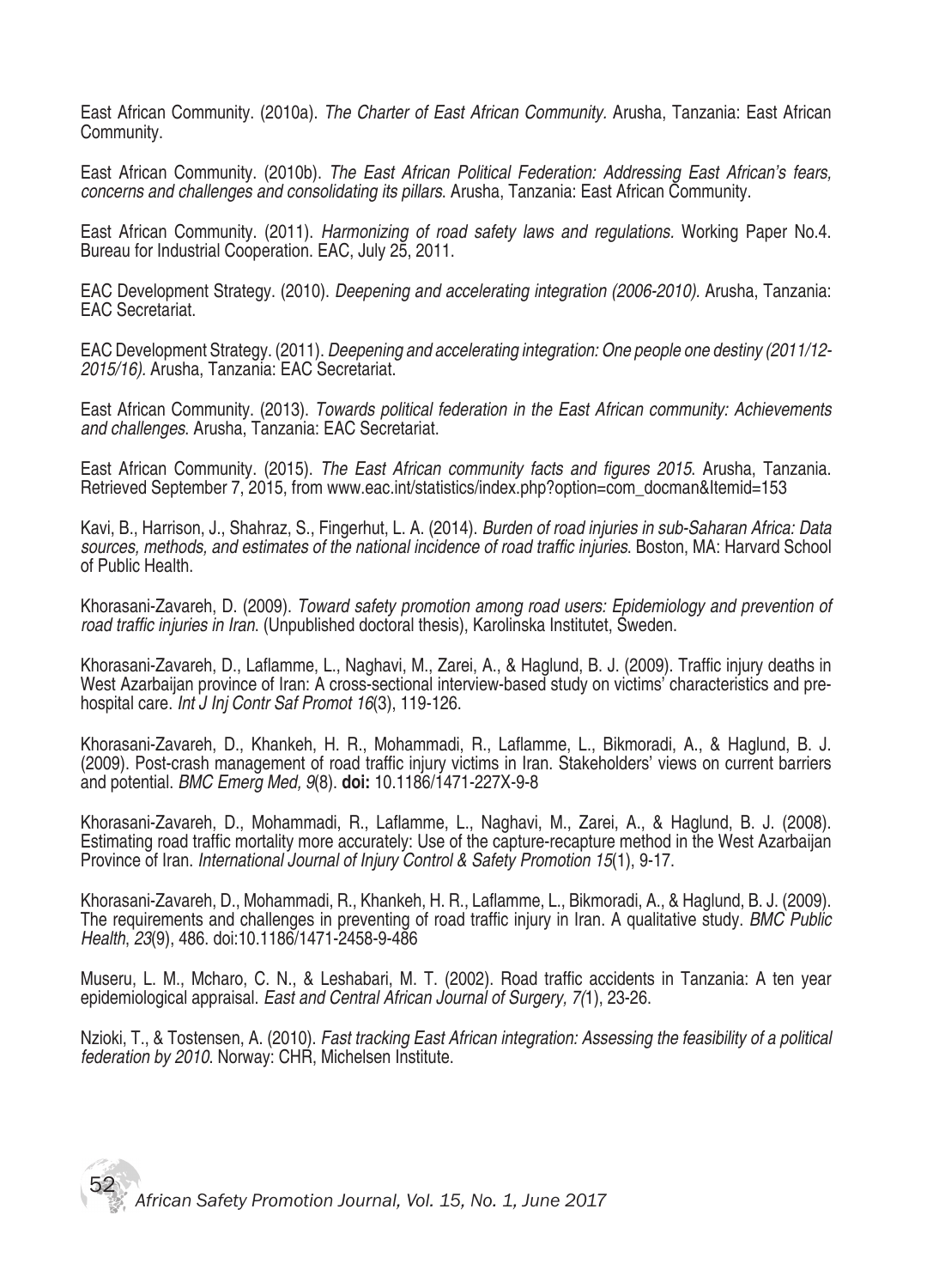Ogendi, J., Odero, W., Mitullah, W., & Khayesi, M. (2013). Pattern of pedestrian injuries in the City of Nairobi: Implications for urban safety planning. *Journal of Urban Health: Bulletin of the New York Academy of Medicine, 90*(5), 849-856.

Peden, M., Scurfield, R., Sleet, D., Mohan, D., Adnan, A. H., Jarawan, E., & Mathers, C. (2004). *World report on road traffic injury prevention*. Geneva: World Health Organization.

Ross, D. L., & Mandler, C. (2016). *The economic impact of road traffic fatalities in East Africa*. Trade Mark East Africa. Retrieved September 23, 2015 from https://www.trademarkea.com/news/the-economic-impact-of-roadtraffic-fatalities-in-east-africa/

Small, M., & Runji, J. (2014). *Managing road safety in Africa: A framework for national lead agencies.* Working Paper No.101. SSATP, Africa Transport Policy Program.

*Tanzania National Road Agency (TANROADS).* (2014). Retrieved September 23, 2015, from www.tanroads. org

*The National Transport and Safety Authority Act 2012*. Government of Kenya.

Tanzania Police Force (TPF). (2014). *Crime Statistics Report January – December 2014*. Retrieved September 23, 2015, from www.nbs.go.tz/nbs/.../CRIME\_STATISTICS\_REPORT\_JAN%20\_%20DEC\_2014.pdf

*The Presidential Decree Regulating Traffic Police and Road Traffic 2012*. Government of Rwanda

*Traffic and Road Safety Act 1998*. Government of Uganda.

Tumwesigye, M. N., Atuyambe, M. L., & Kobusingye, K. O. (2015). Factors associated with injuries among commercial motorcyclists: Evidence from a matched case control study in Kampala City, Uganda. *PLoS ONE 11*(2). doi:10.1371/journal.pone.0148511

Twagirayezu, T., Teteli, R., Bonane, A., & Rugwizangoga, E. (2008). Road traffic injuries at Kigali University Central Teaching Hospital, Rwanda*. East and Central African Journal of Surgery, 13*(1), 73-76.

Uganda Police Force (UPF). (2009). Annual crime and traffic/road safety reports.

Uganda Police Force (UPF). (2011). Annual crime and traffic/road safety reports.

Uganda Police Force (UPF). (2013). Annual crime and traffic/road safety reports.

United Nations. (2010). G*lobal decade of action for road safety 2010 – 2020*. New York, NY: United Nations.

United Nations. (2015). *World population prospects: The 2015 revision*. New York, NY: United Nations.

World Health Organization. (2008). *Global burden of disease (GBD) 2004 update*. Geneva, Switzerland: World Health Organization.

World Health Organization. (2009). *Global status report on road safety 2009*: *Time for Action.* Geneva, Switzerland*,* World Health Organization.